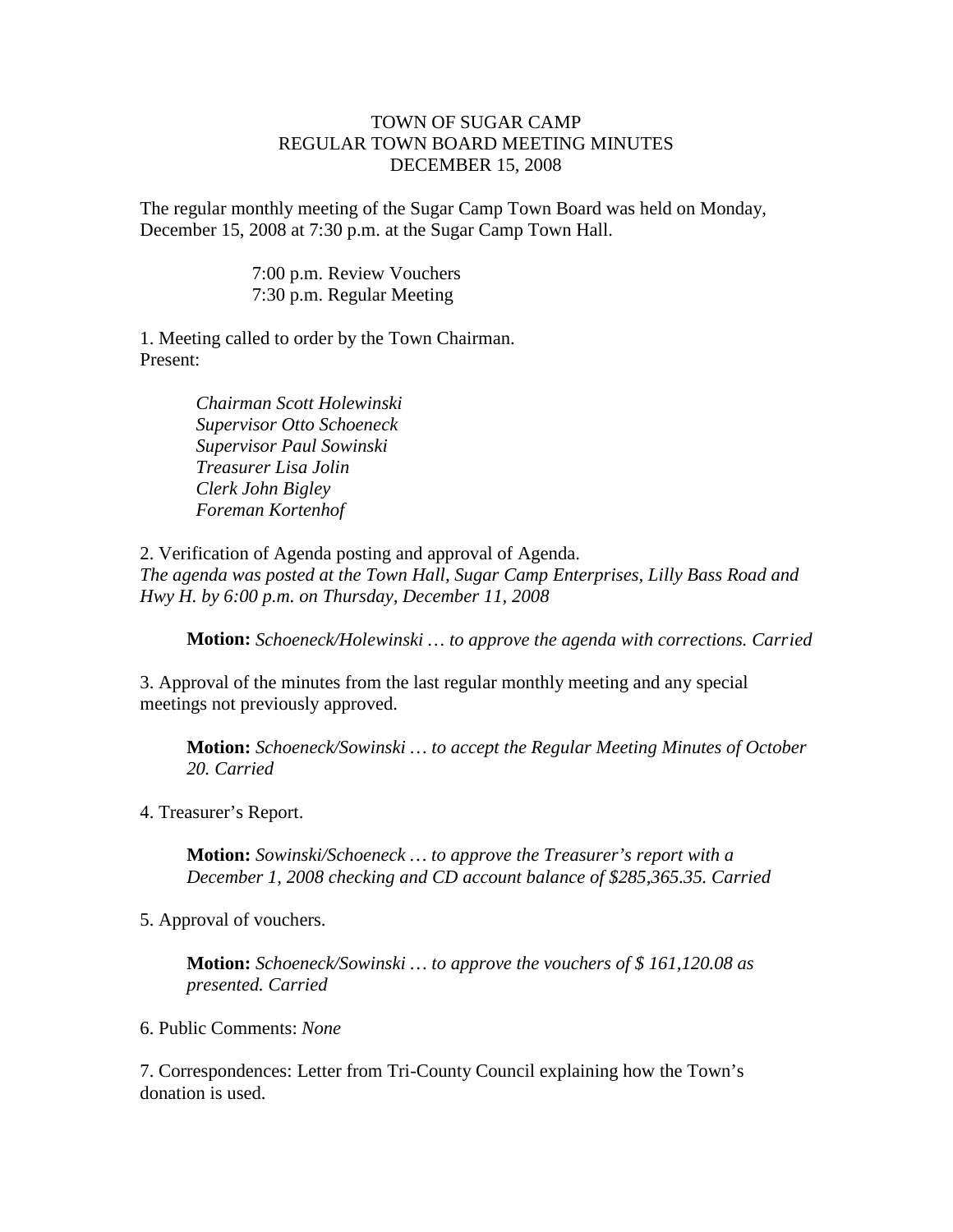8. Old Business: Consider a proposal from Northwinds Inspection, LTD for the Town of Sugar Camp to oversee the state mandated building inspections.

**Motion**: *Sowinski/Schoeneck … that the Sugar Camp Town Board will adopt the proposed ordinance from Northwinds Inspections, LTD to be the Town's building inspector and that the Town does adopt the ordinance for one year deleting post 1980 additions. Carried*

9. New Business:

 1. Comprehensive Planning: Participation in County Plan or Consider a Resolution for Coordination.

**Motion:** *Sowinski/Schoeneck … to adopt the Resolution of Coordination after working with the Town's attorney to clean up language that he has concerns with. Carried*

2. Consider changes in Cemetery Policy to require vaults.

**Motion:** *Schoeneck/Sowinski …to amend the Cemetery policy to require a grave liner or vault. Carried*

 3. Consider a request from Oneida County Dept. on Aging to use the Town Hall to serve meals to senior citizens. The hall would be used a maximum of once a week.

**Motion:** Sowinski/Schoeneck …to allow the Sugar Camp Lions to use the hall the 2 & 4 Wednesdays of the month. Carried

4. Consider a response for the Public Hearing to Oneida County Ordinance Amendment #22-2008 Section 9.33, Recreational Vehicle / Camping Tent, authored by the Planning and Zoning Committee to amend Section 9.78 of the Oneida County Zoning and Shoreland Protection Ordinance. Amendment will be presented at the meeting.

**Motion:** *Schoeneck/Sowinski …that the Town Clerk will send a response for the Town opposing any changes to the Recreational Vehicle / Camping Tent Ordinance. Carried*

5. Consider request from Treasurer for new computer system.

**Motion:** *Schoeneck/Sowinski …to approve the purchase of a new computer system for the Town treasurer. Carried*